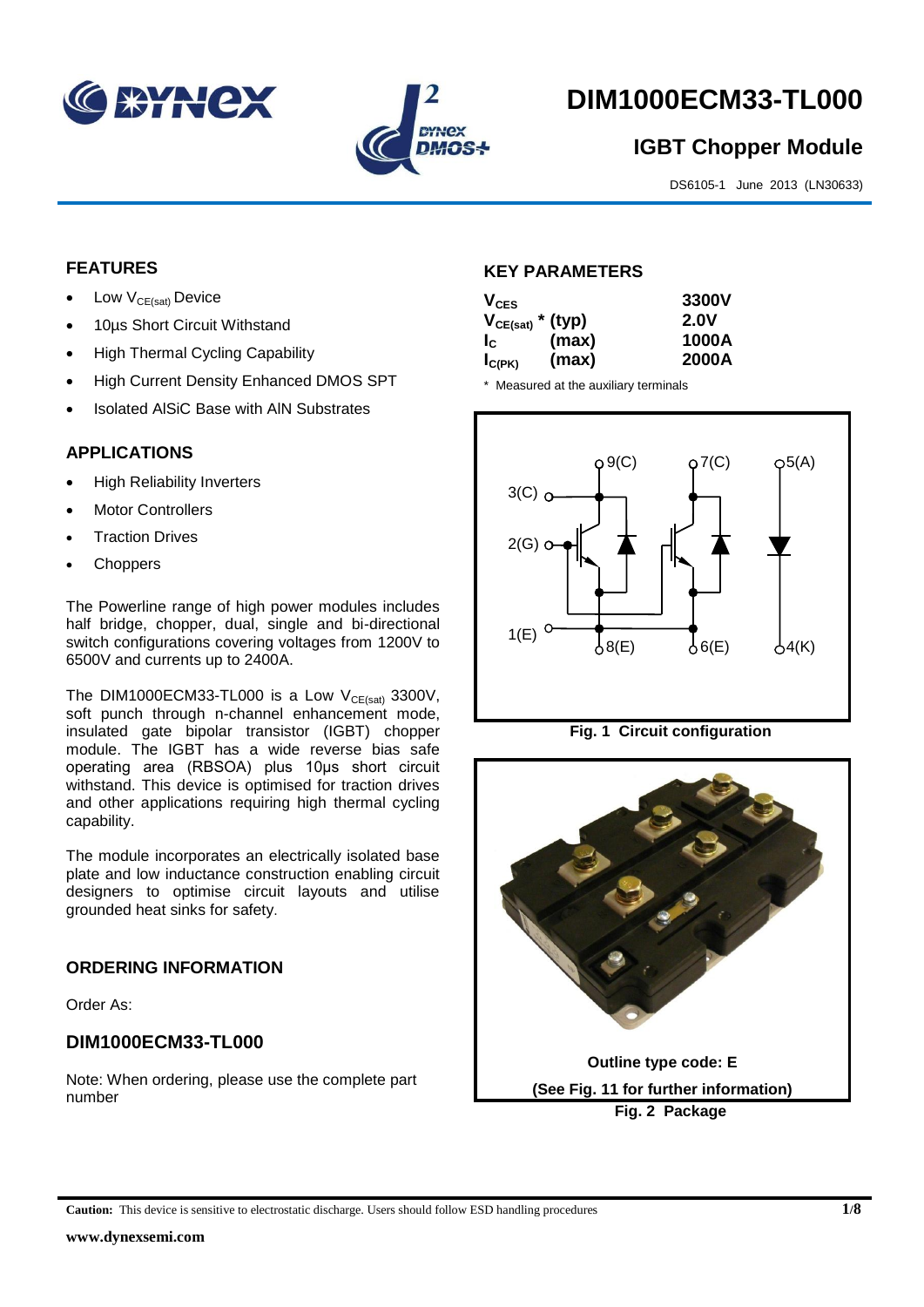#### **ABSOLUTE MAXIMUM RATINGS**

Stresses above those listed under 'Absolute Maximum Ratings' may cause permanent damage to the device. In extreme conditions, as with all semiconductors, this may include potentially hazardous rupture of the package. Appropriate safety precautions should always be followed. Exposure to Absolute Maximum Ratings may affect device reliability.

#### **Tcase = 25°C unless stated otherwise**

| Symbol            | <b>Parameter</b>                  | <b>Test Conditions</b>                                   | Max. | <b>Units</b> |
|-------------------|-----------------------------------|----------------------------------------------------------|------|--------------|
| $V_{CES}$         | Collector-emitter voltage         | $V_{GF} = 0V$                                            | 3300 | V            |
| $V_{GES}$         | Gate-emitter voltage              |                                                          | ±20  | V            |
| $I_{\rm C}$       | Continuous collector current      | $T_{\text{case}} = 115^{\circ}C$                         | 1000 | A            |
| $I_{C(PK)}$       | Peak collector current            | 1ms, $T_{\text{case}} = 140^{\circ}$ C                   | 2000 | A            |
| $P_{\text{max}}$  | Max. transistor power dissipation | $T_{\text{case}} = 25^{\circ}C$ , $T_i = 150^{\circ}C$   | 10.4 | kW           |
| $l^2t$            | Diode $I^2$ t value (IGBT arm)    |                                                          | 320  | $kA^2s$      |
|                   | Diode $I^2$ t value (Diode arm)   | $V_R = 0$ , $t_p = 10$ ms, $T_i = 125$ °C                |      | $kA^2s$      |
| V <sub>isol</sub> | Isolation voltage - per module    | Commoned terminals to base plate.<br>AC RMS, 1 min, 50Hz | 6000 | $\vee$       |
| $Q_{PD}$          | Partial discharge - per module    | IEC1287, $V_1$ = 3500V, $V_2$ = 2600V, 50Hz RMS          | 10   | pC           |

#### **THERMAL AND MECHANICAL RATINGS**

| Internal insulation material:     | AIN              |
|-----------------------------------|------------------|
| Baseplate material:               | <b>AISiC</b>     |
| Creepage distance:                | 33mm             |
| Clearance:                        | 20 <sub>mm</sub> |
| CTI (Comparative Tracking Index): | >600             |

| Symbol           | <b>Parameter</b>                                      | <b>Test Conditions</b>                        | Min   | Typ. | <b>Max</b> | <b>Units</b>    |
|------------------|-------------------------------------------------------|-----------------------------------------------|-------|------|------------|-----------------|
| $R_{th(i-c)}$    | Thermal resistance – transistor                       | Continuous dissipation -<br>junction to case  |       | ۰    | 12         | °C/kW           |
| $R_{th(j-c)}$    | Thermal resistance - diode (IGBT arm)                 | Continuous dissipation -<br>junction to case  |       | ٠    | 24         | °C/kW           |
| $R_{th(i-c)}$    | Thermal resistance - diode (Diode arm)                | Continuous dissipation -<br>junction to case  |       | ٠    | 24         | °C/kW           |
| $R_{th(c-h)}$    | Thermal resistance – case to heatsink<br>(per module) | Mounting torque 5Nm<br>(with mounting grease) |       | ۰    | 6          | °C/kW           |
| $T_i$            | Junction temperature                                  | Transistor                                    |       | ٠    | 150        | $^{\circ}C$     |
|                  |                                                       | Diode                                         |       | ۰    | 150        | $\rm ^{\circ}C$ |
| $T_{\text{stg}}$ | Storage temperature range                             |                                               | $-40$ | ٠    | 125        | $^{\circ}C$     |
|                  |                                                       | Mounting - M6                                 |       | ۰    | 5          | Nm              |
|                  | Screw torque                                          | Electrical connections - M4                   |       | ۰    | 2          | Nm              |
|                  |                                                       | Electrical connections - M8                   |       |      | 10         | Nm              |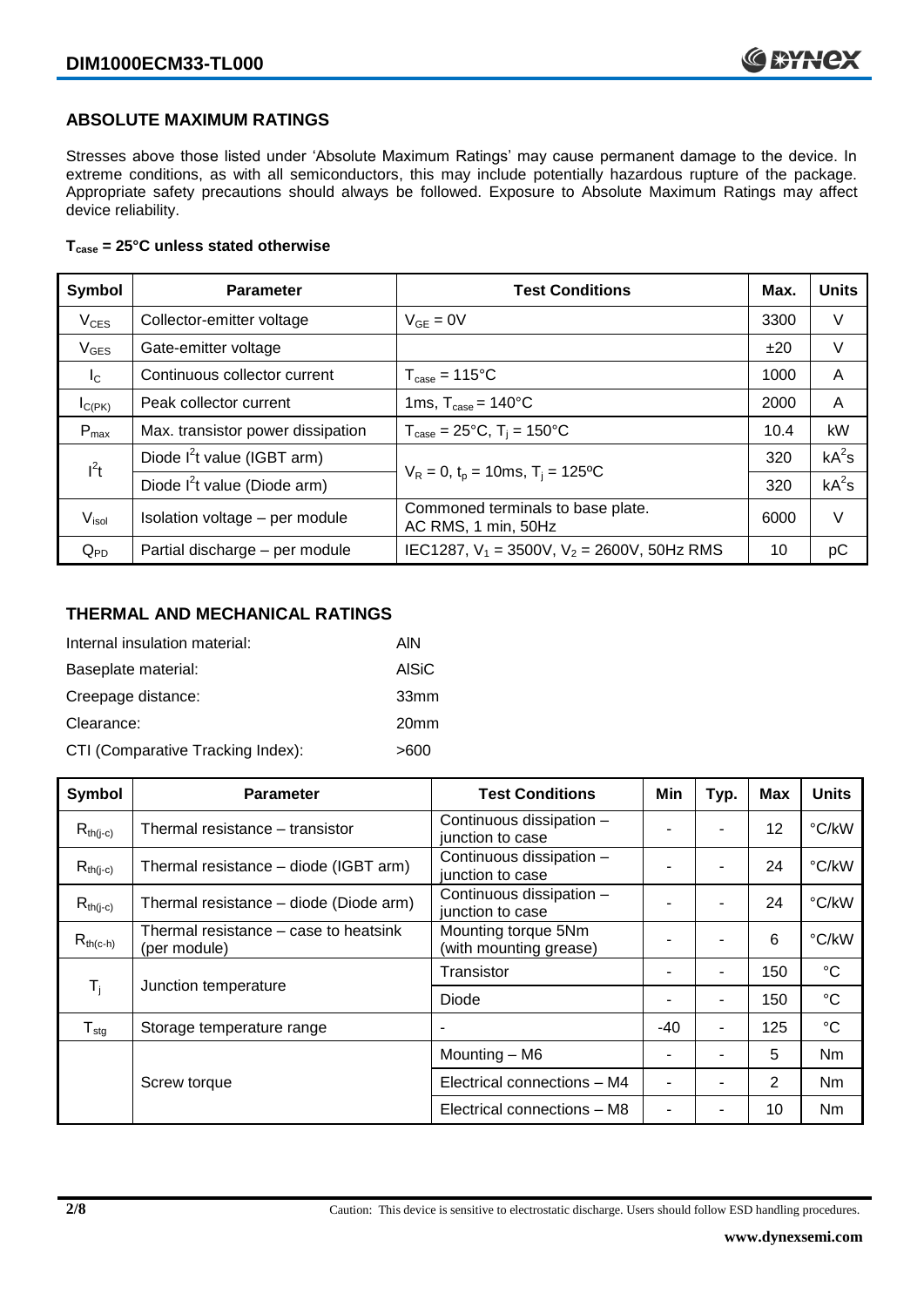### **ELECTRICAL CHARACTERISTICS**

#### **Tcase = 25°C unless stated otherwise.**

| <b>Symbol</b>                 | <b>Parameter</b>                            | <b>Test Conditions</b>                                                                                                                            | Min | <b>Typ</b> | <b>Max</b> | <b>Units</b> |
|-------------------------------|---------------------------------------------|---------------------------------------------------------------------------------------------------------------------------------------------------|-----|------------|------------|--------------|
|                               |                                             | $V_{GE} = 0V$ , $V_{CE} = V_{CES}$                                                                                                                |     |            | 4          | mA           |
| $I_{\text{CES}}$              | Collector cut-off current                   | $V_{GE} = 0V$ , $V_{CE} = V_{CES}$ , $T_{case} = 125$ °C                                                                                          |     |            | 60         | mA           |
|                               |                                             | $V_{GE} = 0V$ , $V_{CE} = V_{CES}$ , $T_{case} = 150^{\circ}C$                                                                                    |     |            | 100        | mA           |
| $I_{\text{GES}}$              | Gate leakage current                        | $V_{GE} = \pm 20V$ , $V_{CE} = 0V$                                                                                                                |     |            | 1          | μA           |
| $V_{GE(TH)}$                  | Gate threshold voltage                      | $I_C = 80$ mA, $V_{GE} = V_{CE}$                                                                                                                  |     | 5.7        |            | V            |
|                               |                                             | $V_{GE}$ = 15V, $I_C$ = 1000A                                                                                                                     |     | 2.0        |            | V            |
| $V_{CE(sat)}$ <sup>†</sup>    | Collector-emitter saturation<br>voltage     | $V_{GE}$ = 15V, I <sub>C</sub> = 1000A, T <sub>i</sub> = 125°C                                                                                    |     | 2.6        |            | $\vee$       |
|                               |                                             | $V_{GE}$ = 15V, I <sub>C</sub> = 1000A, T <sub>i</sub> = 150°C                                                                                    |     | 2.8        |            | $\vee$       |
| $I_F$                         | Diode forward current                       | DC                                                                                                                                                |     | 1000       |            | A            |
| $I_{FM}$                      | Diode maximum forward current               | $t_p = 1$ ms                                                                                                                                      |     | 2000       |            | A            |
|                               | Diode forward voltage<br>(IGBT & Diode arm) | $I_F = 1000A$                                                                                                                                     |     | 2.4        |            | $\vee$       |
| $V_F$ <sup>†</sup>            |                                             | $I_F = 1000A$ , $T_i = 125^{\circ}C$                                                                                                              |     | 2.5        |            | V            |
|                               |                                             | $I_F = 1000A$ , $T_i = 150^{\circ}C$                                                                                                              |     | 2.4        |            | V            |
| $C_{\text{ies}}$              | Input capacitance                           | $V_{CE} = 25V$ , $V_{GE} = 0V$ , $f = 1MHz$                                                                                                       |     | 170        |            | nF           |
| $Q_{q}$                       | Gate charge                                 | $±15V$ Including external C <sub>ge</sub>                                                                                                         |     | 17         |            | $\mu$ C      |
| $C_{res}$                     | Reverse transfer capacitance                | $V_{CE} = 25V$ , $V_{GE} = 0V$ , $f = 1MHz$                                                                                                       |     | 4          |            | nF           |
| $L_M$                         | Module inductance                           | <b>IGBT</b>                                                                                                                                       |     | 15         |            | nH           |
|                               |                                             | <b>Diode</b>                                                                                                                                      |     | 25         |            |              |
| $R_{INT}$                     |                                             | <b>IGBT</b>                                                                                                                                       |     | 135        |            |              |
|                               | Internal resistance                         | Diode                                                                                                                                             |     | 270        |            | μΩ           |
| $\mathsf{SC}_{\mathsf{Data}}$ | Short circuit current, I <sub>SC</sub>      | $T_i = 150^{\circ}C$ , $V_{CC} = 2500V$<br>$t_p \le 10 \mu s$ , $V_{GE} \le 15 V$<br>$V_{CE \ (max)} = V_{CES} - L^* \times dl/dt$<br>IEC 60747-9 |     | 3700       |            | A            |

#### **Note:**

 $^\dagger$  Measured at the auxiliary terminals

 $\check{}$  L is the circuit inductance + L<sub>M</sub>

**Caution:** This device is sensitive to electrostatic discharge. Users should follow ESD handling procedures **3/8**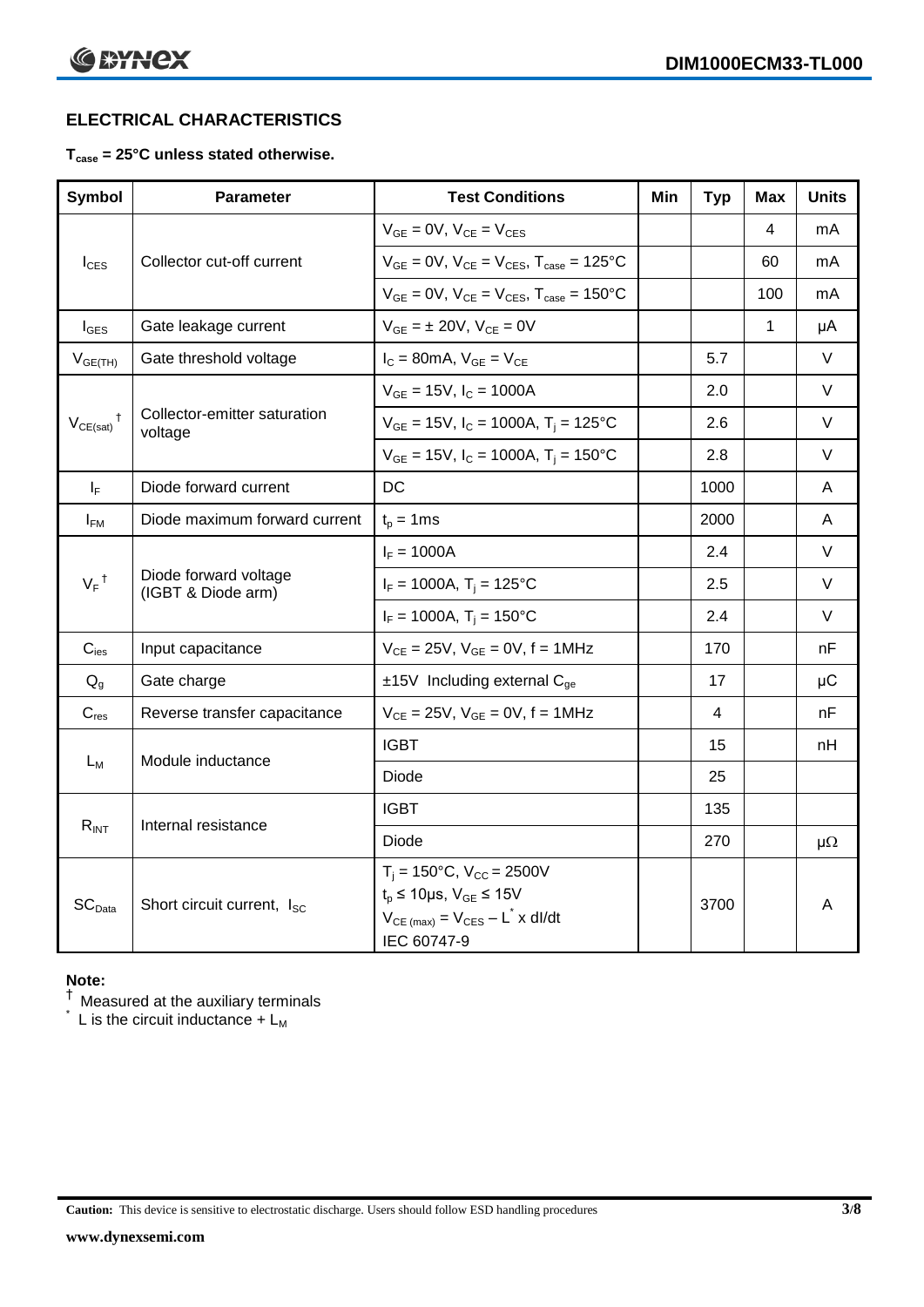#### **ELECTRICAL CHARACTERISTICS**

**Tcase = 25°C unless stated otherwise**

| Symbol              | <b>Parameter</b>               | <b>Test Conditions</b>                              | Min | Typ. | Max | <b>Units</b> |
|---------------------|--------------------------------|-----------------------------------------------------|-----|------|-----|--------------|
| $t_{d(\text{off})}$ | Turn-off delay time            | $I_c = 1000A$                                       |     | 2700 |     | ns           |
| τŧ                  | Fall time                      | $V_{GE} = \pm 15V$                                  |     | 610  |     | ns           |
| $E_{OFF}$           | Turn-off energy loss           | $V_{CF} = 1800V$                                    |     | 2500 |     | mJ           |
| $t_{d(on)}$         | Turn-on delay time             | $R_{G(ON)} = 2.7\Omega$<br>$R_{G(OFF)} = 2.2\Omega$ |     | 960  |     | ns           |
| t,                  | Rise time                      | $C_{\text{qe}} = 220nF$                             |     | 430  |     | ns           |
| $E_{ON}$            | Turn-on energy loss            | $L_s \sim 100nH$                                    |     | 1600 |     | mJ           |
| $Q_{rr}$            | Diode reverse recovery charge  | $I_F = 1000A$                                       |     | 570  |     | $\mu$ C      |
| $I_{rr}$            | Diode reverse recovery current | $V_{CF} = 1800V$                                    |     | 620  |     | A            |
| $E_{rec}$           | Diode reverse recovery energy  | $dl_F/dt = 2700A/\mu s$                             |     | 670  |     | mJ           |

#### **Tcase = 125°C unless stated otherwise**

| Symbol                         | <b>Parameter</b>               | <b>Test Conditions</b>                              | Min | Typ. | Max | <b>Units</b> |
|--------------------------------|--------------------------------|-----------------------------------------------------|-----|------|-----|--------------|
| $t_{\mathsf{d}(\mathsf{off})}$ | Turn-off delay time            | $I_c = 1000A$                                       |     | 2750 |     | ns           |
| τŧ                             | Fall time                      | $V_{GE} = \pm 15V$                                  |     | 590  |     | ns           |
| $E_{OFF}$                      | Turn-off energy loss           | $V_{CE} = 1800V$                                    |     | 2700 |     | mJ           |
| $t_{d(on)}$                    | Turn-on delay time             | $R_{G(ON)} = 2.7\Omega$<br>$R_{G(OFF)} = 2.2\Omega$ |     | 1000 |     | ns           |
| t,                             | Rise time                      | $C_{qe} = 220nF$                                    |     | 460  |     | ns           |
| $E_{ON}$                       | Turn-on energy loss            | $L_s \sim 100nH$                                    |     | 2050 |     | mJ           |
| $Q_{rr}$                       | Diode reverse recovery charge  | $I_F = 1000A$                                       |     | 930  |     | μC           |
| $I_{rr}$                       | Diode reverse recovery current | $V_{CE} = 1800V$                                    |     | 775  |     | A            |
| $E_{rec}$                      | Diode reverse recovery energy  | $dl_F/dt = 2700A/\mu s$                             |     | 1150 |     | mJ           |

#### **Tcase = 150°C unless stated otherwise**

| Symbol              | <b>Parameter</b>               | <b>Test Conditions</b>                              | Min | Typ. | Max | <b>Units</b> |
|---------------------|--------------------------------|-----------------------------------------------------|-----|------|-----|--------------|
| $t_{d(\text{off})}$ | Turn-off delay time            | $I_c = 1000A$                                       |     | 2760 |     | ns           |
| t                   | Fall time                      | $V_{GE} = \pm 15V$                                  |     | 590  |     | ns           |
| $E_{OFF}$           | Turn-off energy loss           | $V_{CE} = 1800V$                                    |     | 2950 |     | mJ           |
| $t_{d(on)}$         | Turn-on delay time             | $R_{G(ON)} = 2.7\Omega$<br>$R_{G(OFF)} = 2.2\Omega$ |     | 940  |     | ns           |
| t,                  | Rise time                      | $C_{qe} = 220nF$                                    |     | 460  |     | ns           |
| $E_{ON}$            | Turn-on energy loss            | $L_s \sim 100$ nH                                   |     | 2250 |     | mJ           |
| $Q_{rr}$            | Diode reverse recovery charge  | $I_F = 1000A$                                       |     | 1070 |     | μC           |
| $I_{rr}$            | Diode reverse recovery current | $V_{CF} = 1800V$                                    |     | 800  |     | A            |
| $E_{rec}$           | Diode reverse recovery energy  | $dl_F/dt = 2700A/\mu s$                             |     | 1300 |     | mJ           |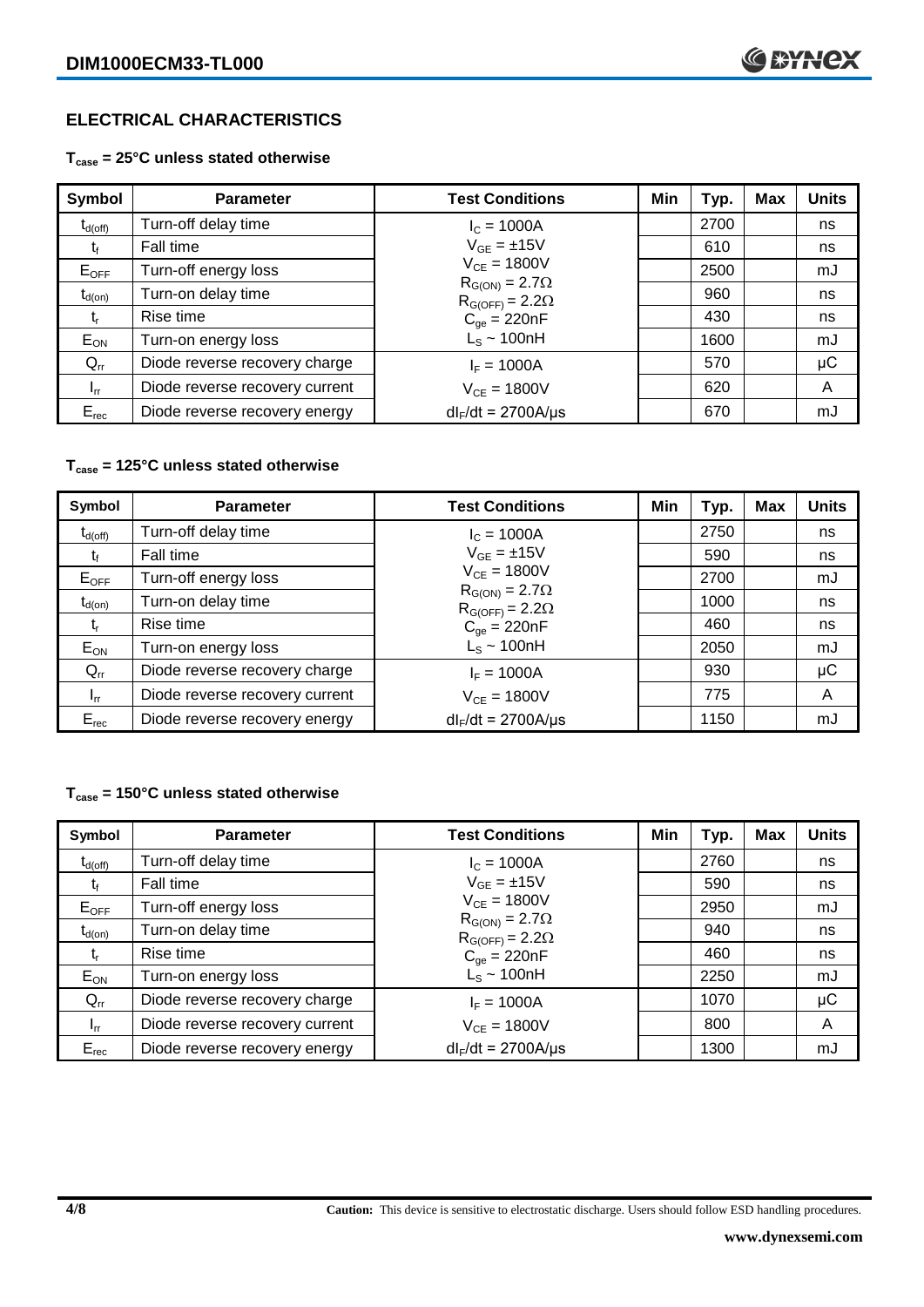

**Caution:** This device is sensitive to electrostatic discharge. Users should follow ESD handling procedures **5/8**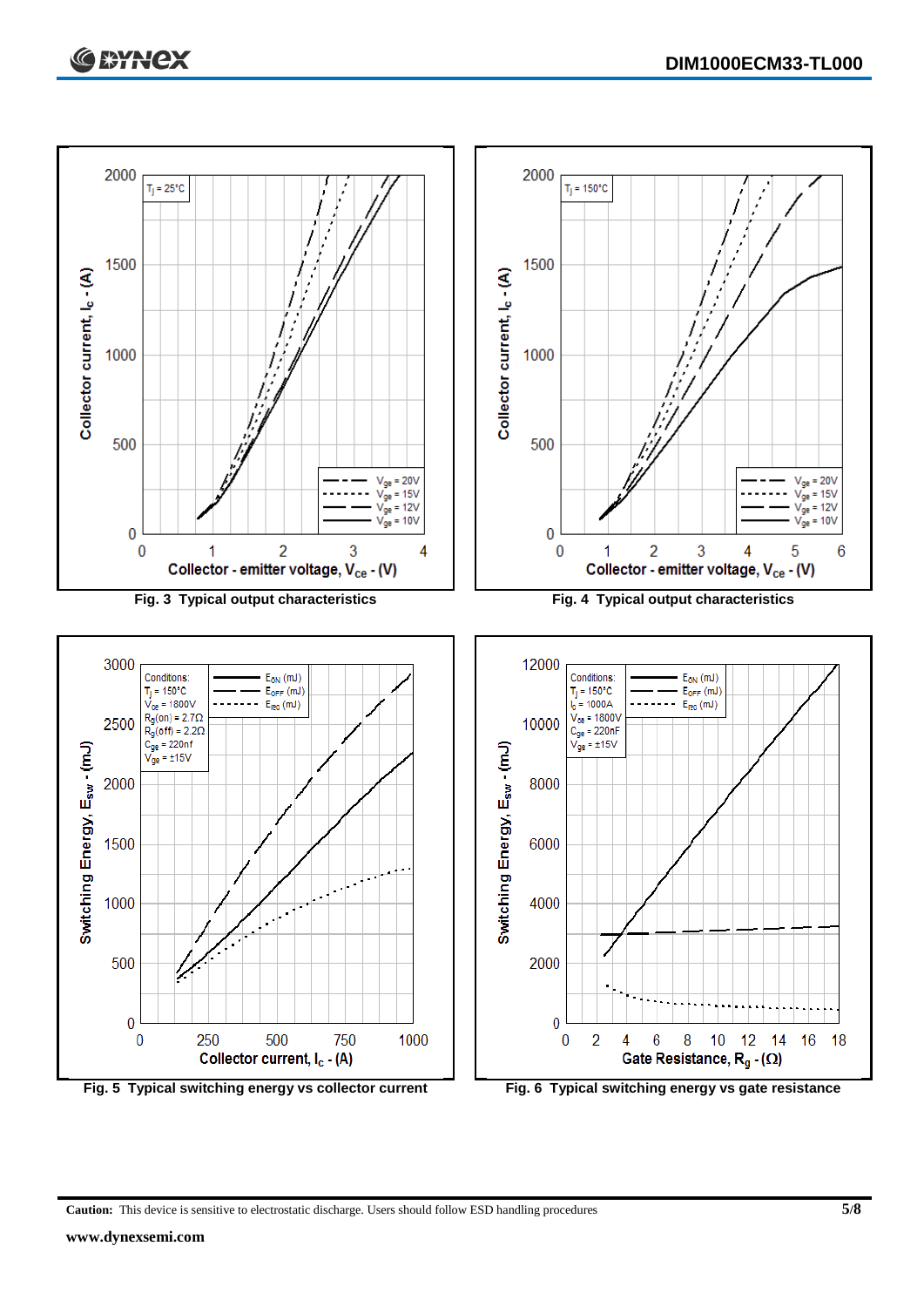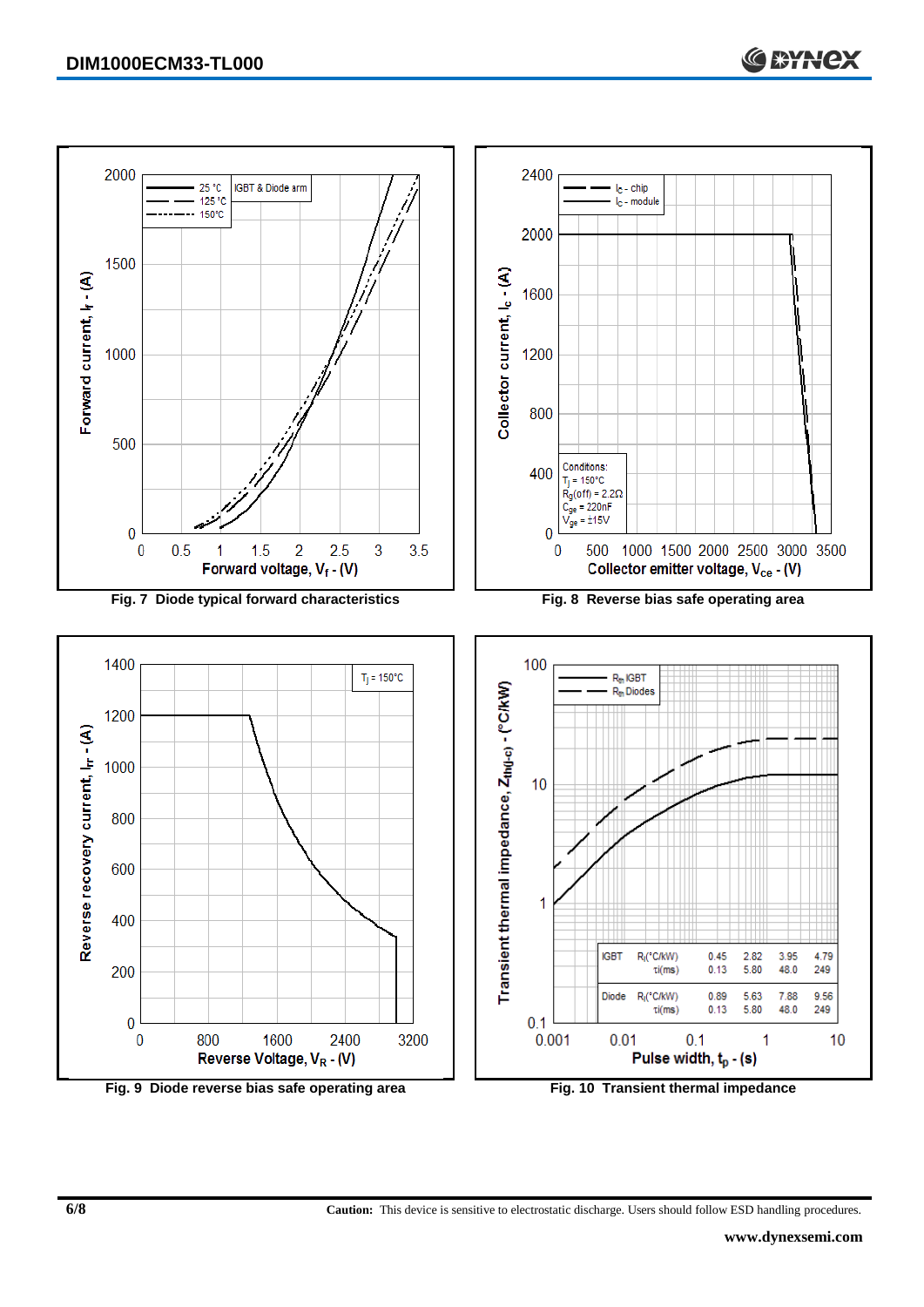

#### **PACKAGE DETAILS**

For further package information, please visit our website or contact Customer Services. All dimensions in mm, unless stated otherwise. **DO NOT SCALE.**



**Caution:** This device is sensitive to electrostatic discharge. Users should follow ESD handling procedures **7/8**